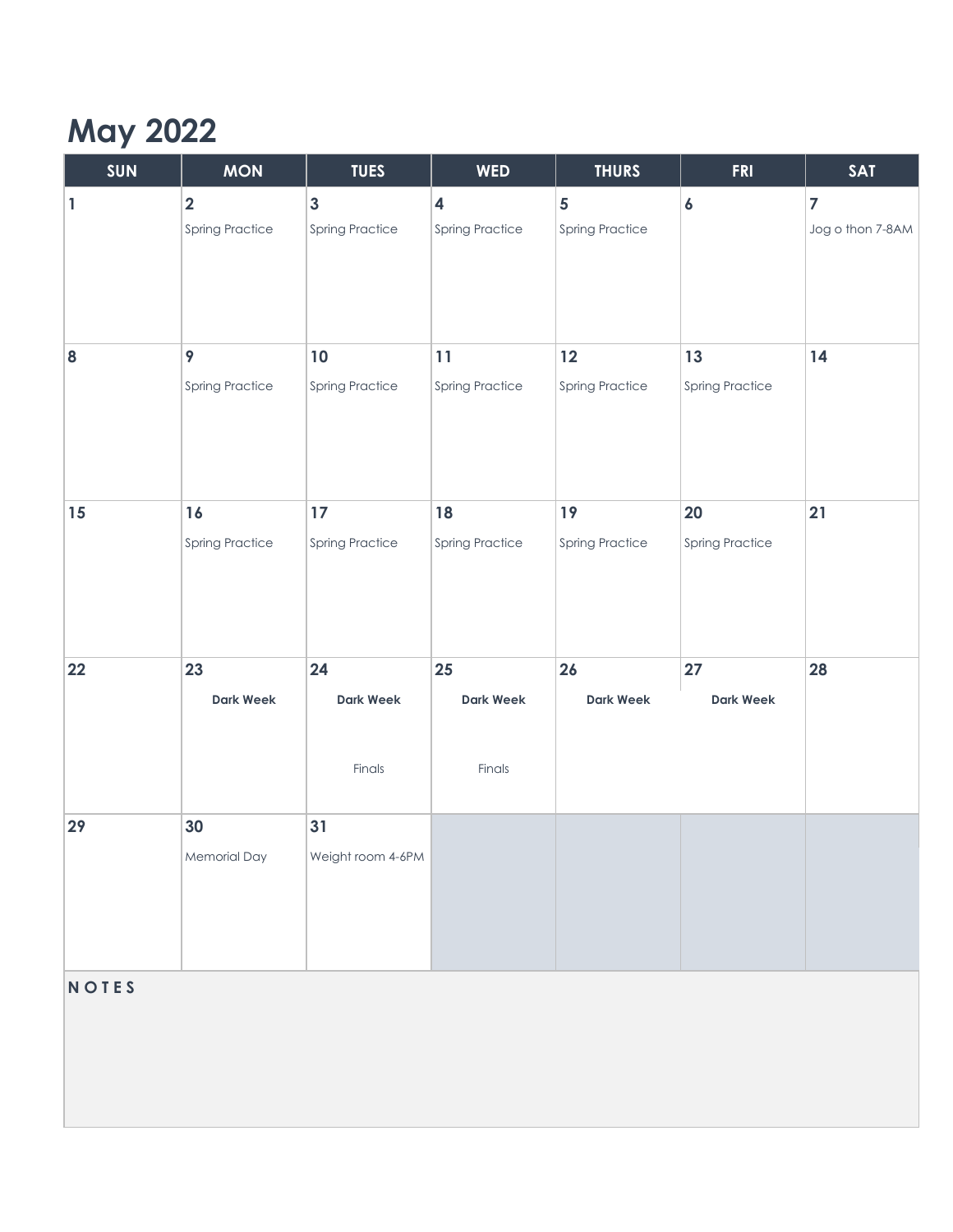## **June 2022**

| <b>SUN</b>     | <b>MON</b>                        | <b>TUES</b>                                              | <b>WED</b>                          | <b>THURS</b>                     | <b>FRI</b>     | <b>SAT</b>                      |
|----------------|-----------------------------------|----------------------------------------------------------|-------------------------------------|----------------------------------|----------------|---------------------------------|
|                |                                   |                                                          | $\mathbf{1}$                        | $\overline{\mathbf{2}}$          | $\overline{3}$ | $\overline{\mathbf{4}}$         |
|                |                                   |                                                          | Weight room 7-9AM Weight room 7-9AM |                                  |                |                                 |
|                |                                   |                                                          | 7 on 7 Wash 6PM                     | 7 on 7 @ Tbird 6PM<br>Var and JV |                |                                 |
|                |                                   |                                                          |                                     |                                  |                |                                 |
| $\overline{5}$ | $\boldsymbol{6}$                  | $\overline{7}$                                           | 8                                   | 9                                | 10             | 11                              |
|                | Weight Room 4-<br>6PM             | Field Work 4-5:30PM                                      | Weight room 7-9AM                   | Weight room 7-9AM                |                | <b>NAU</b><br>7 on 7 - 11AM-8PM |
|                |                                   |                                                          | 7 on 7 @ Wash 6PM                   |                                  |                | Big Man 1PM-5PM                 |
|                | U of A 6PM-9PM<br>Big Man 6PM-9PM |                                                          |                                     |                                  |                |                                 |
| 12             | 13                                | 14                                                       | 15                                  | 16                               | 17             | 18                              |
|                | Weight Room 4-<br>6PM             | Field Work 4-5:30PM                                      | Weight room 7-9AM Weight room 7-9AM |                                  |                |                                 |
|                |                                   | 7 on 7 Horizon 6PM                                       |                                     |                                  |                |                                 |
| 19             | 20                                | 21                                                       | 22                                  | 23                               | 24             | 25                              |
|                | Weight Room 4-<br>6PM             | Field Work 4-5:30PM                                      | Weight room 7-9AM Weight room 7-9AM |                                  |                |                                 |
|                |                                   | 7 on 7 Chap 6PM                                          |                                     | 7 on 7 @ Tbird 6PM<br>Var and JV |                |                                 |
| Father's Day   |                                   |                                                          |                                     |                                  |                |                                 |
| 26             | 27                                | 28                                                       | 29                                  | 30                               |                |                                 |
|                | Weight Room 4-<br>6PM             | Field Work 4-5:30PM $\sqrt{\frac{1}{10}}$ Weight room 7- | 9AM                                 | Weight room 7-<br>9AM            |                |                                 |
|                |                                   |                                                          |                                     |                                  |                |                                 |

**N O T E S**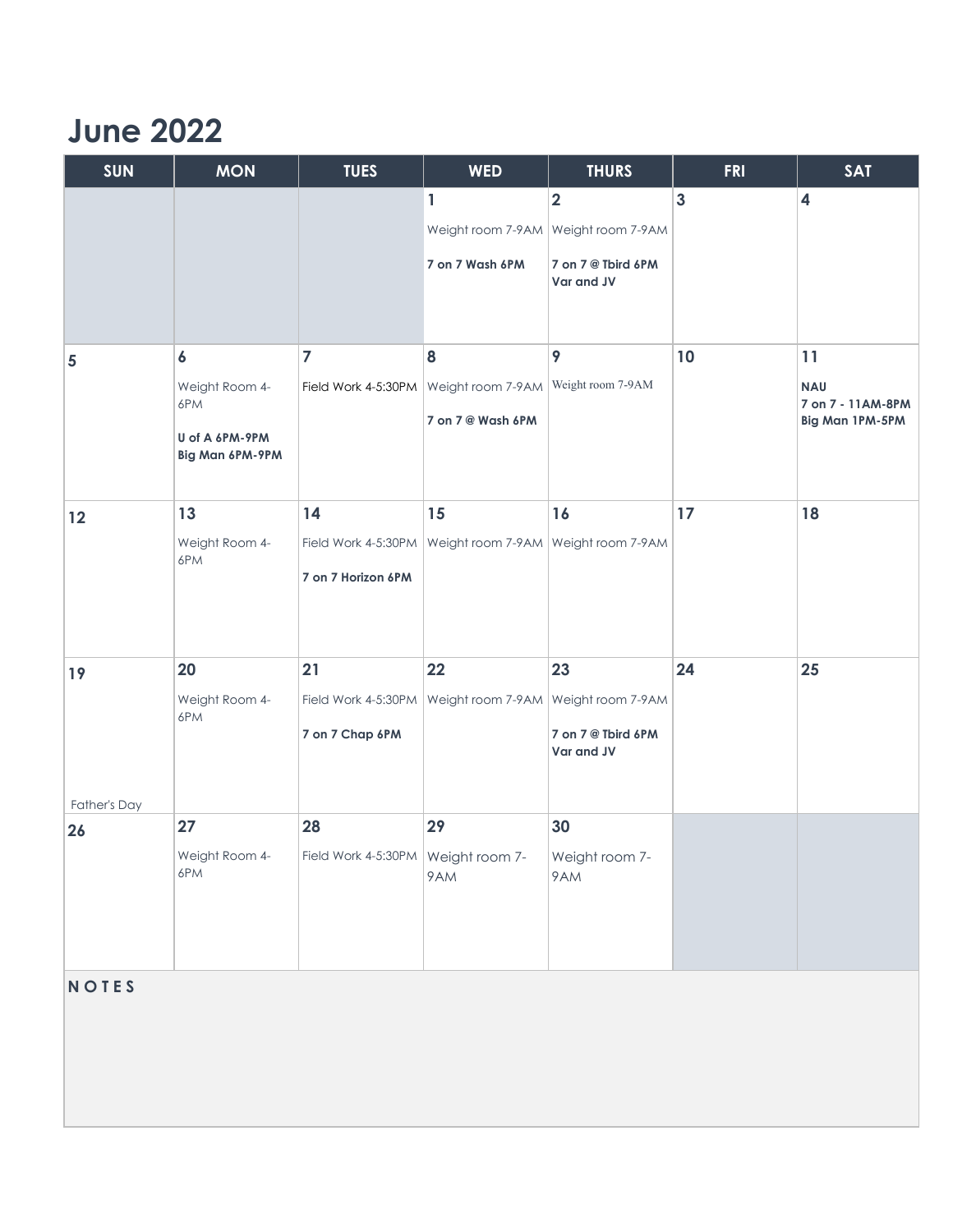## **July 2022**

| <b>SUN</b>                                        | <b>MON</b>                                                      | <b>TUES</b>                                 | <b>WED</b>                                                        | <b>THURS</b>                       | <b>FRI</b>                                               | <b>SAT</b>                                               |
|---------------------------------------------------|-----------------------------------------------------------------|---------------------------------------------|-------------------------------------------------------------------|------------------------------------|----------------------------------------------------------|----------------------------------------------------------|
|                                                   |                                                                 |                                             |                                                                   |                                    | $\mathbf{1}$                                             | $\overline{\mathbf{2}}$                                  |
| $\mathbf{3}$                                      | $\overline{\mathbf{4}}$<br><b>Dark Week</b><br>Independence Day | $\overline{\mathbf{5}}$<br><b>Dark Week</b> | $\boldsymbol{6}$<br><b>Dark Week</b>                              | $\overline{7}$<br><b>Dark Week</b> | 8<br><b>Dark Week</b>                                    | 9                                                        |
| 10                                                | 11<br>Weight Room 4-<br>6PM                                     | 12                                          | 13<br>Field Work 4-5:30PM Weight room 7-9AM Weight room 7-9AM     | 14                                 | 15<br><b>Varsity Football</b><br><b>Camp in Prescott</b> | 16<br><b>Varsity Football</b><br><b>Camp in Prescott</b> |
| 17<br><b>Varsity Football</b><br>Camp in Prescott | 18<br>Weight Room 4-<br>6PM                                     | 19                                          | 20<br>Field Work 4-5:30PM   Weight room 7-9AM   Weight room 7-9AM | 21                                 | 22                                                       | 23                                                       |
| 24                                                | 25<br>Weight Room 4-<br>6PM                                     | 26                                          | 27<br>Field Work 4-5:30PM Weight room 7-9AM Weight room 7-9AM     | 28                                 | 29                                                       | 30                                                       |
| 31                                                | <b>NOTES</b>                                                    |                                             |                                                                   |                                    |                                                          |                                                          |